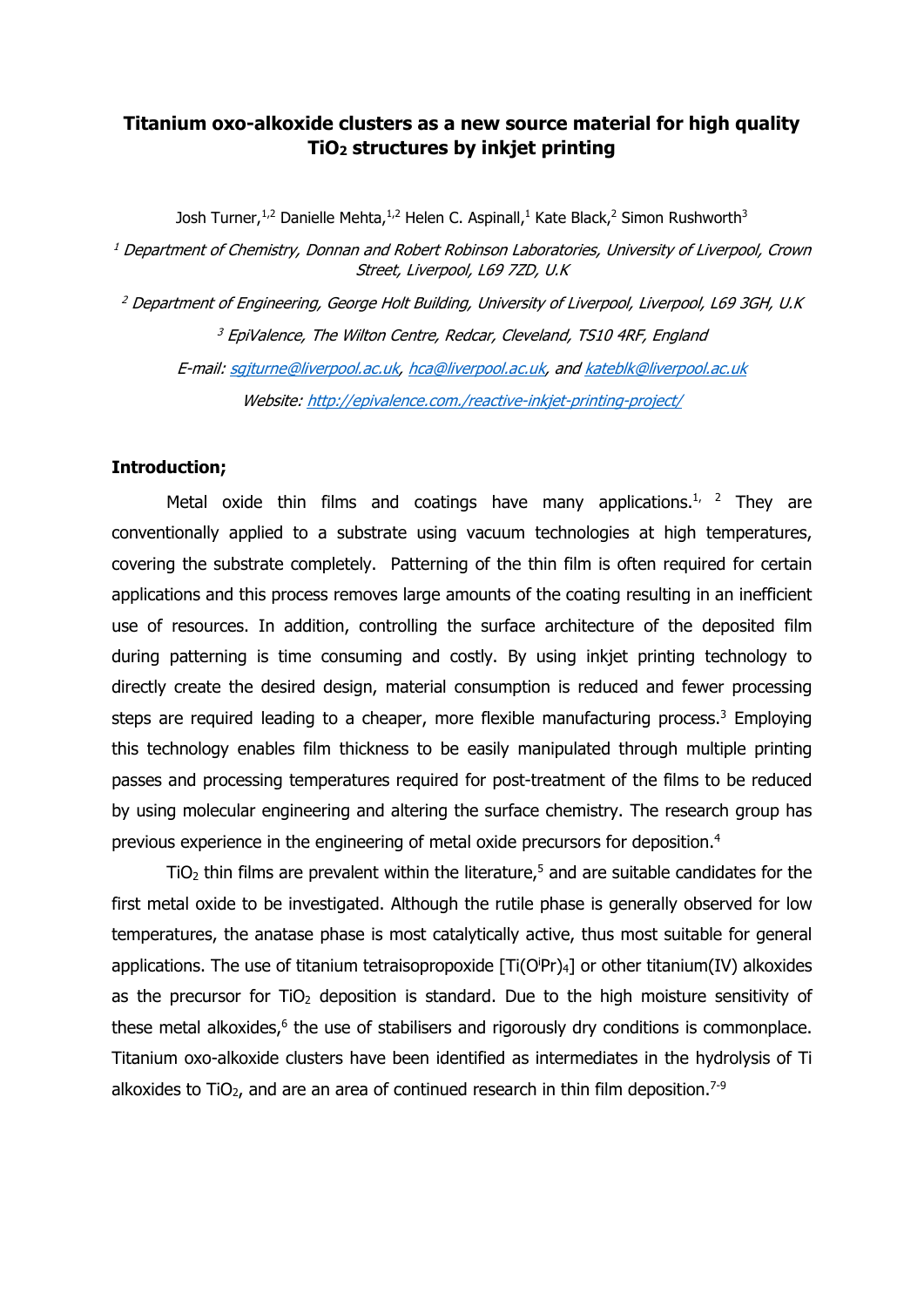#### Main body of the paper;

The goal of the EpiValence funded project is to deposit metal oxide thin films and patterns directly through the use of inkjet printing. The novel concept of using an ink containing small preformed clusters, with direct metal oxide frameworks, to act as templates to the desired final target layer structure is investigated. Initial work using simple metal alkoxides in solution is compared to deposition trials using cluster containing solutions. In this contribution the synthesis and characterisation of Ti oxo-alkoxide clusters, and their solutions, is reported. Inkjet printing results, for films and for thin tracks, are reported for cluster-containing solutions, as well as for stabilised solutions containing Ti(OPr)<sub>4</sub>.

Of particular interest is the sintering temperature, jettability, and process economy of the thin films due to their impact on cost efficiency, reproducibility, and film properties. Optimisation of these parameters has been investigated through the use of molecular engineering of the small cluster inks, whilst selecting appropriate stabilising conditions for the Ti(OPr)<sub>4</sub> inks and a comparison of data vs control will be presented to highlight the advantages that can be achieved. Phase analysis of the  $TiO<sub>2</sub>$  films, before and after sintering, is also important for the applications of the thin films. XRD measurements highlighting the minimum sintering temperature at which anatase phase is dominant will be reported.





Figure 1. (Bottom left) Printed word 'TiO2'. (Left) Top right corner of a 10 pass 1cm2 square (Right) Top right of the printed letter 'T'. All samples were inkjet printed using stabilised  $0.1$ M Ti(O<sup>i</sup>Pr)<sub>4</sub> ink and the same printer waveformulation. (Left) and (Right) images taken using an optical microscope fitted with a 25x zoom lens using the top light.